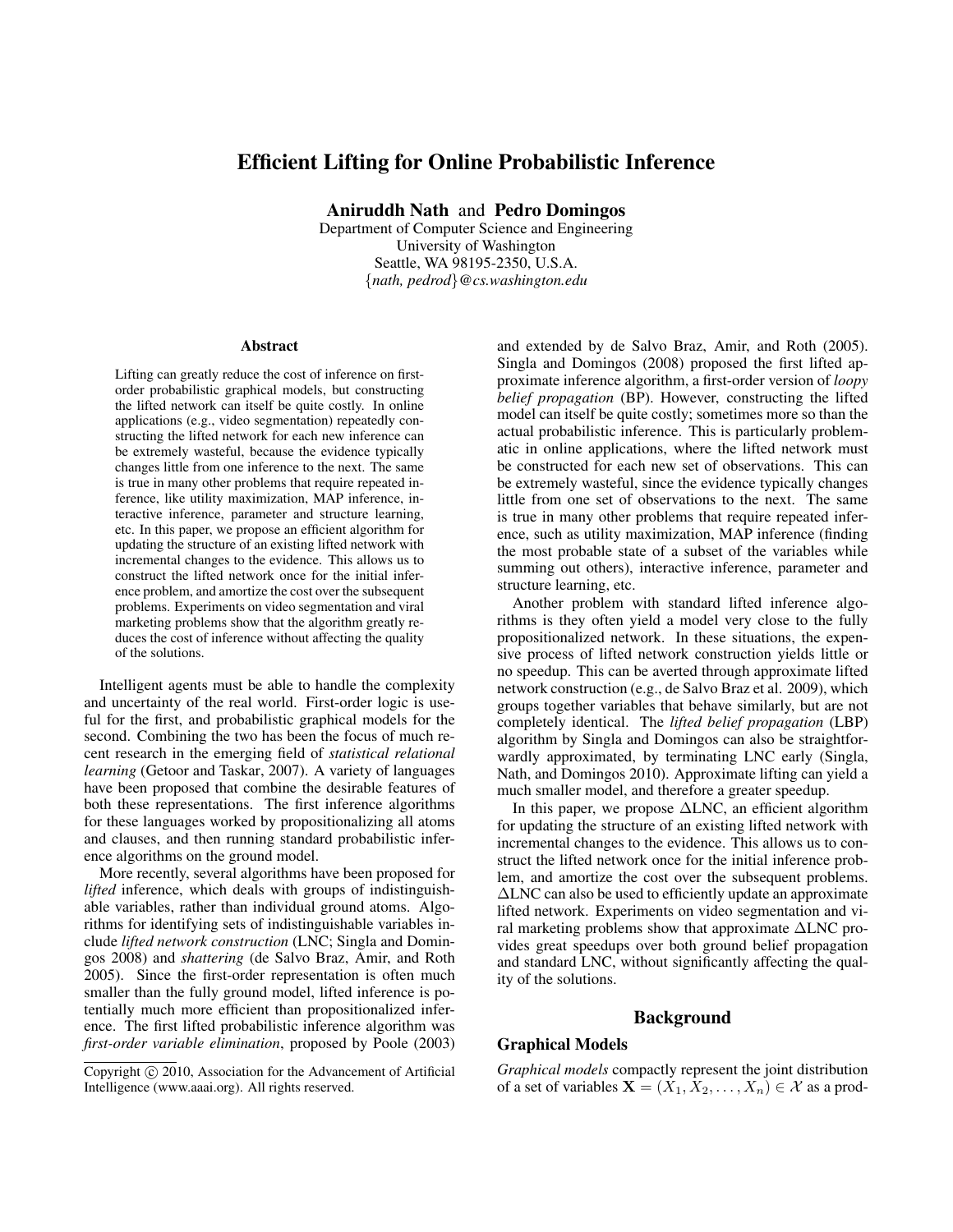uct of factors (Pearl 1988):  $P(\mathbf{X} = \mathbf{x}) = \frac{1}{Z} \prod_k \phi_k(\mathbf{x}_k)$ , where each factor  $\phi_k$  is a non-negative function of a subset of the variables  $x_k$ , and Z is a normalization constant. Under appropriate restrictions, the model is a *Bayesian network* and Z = 1. A *Markov network* or *Markov random field* can have arbitrary factors. Graphical models can also be represented in *log-linear form*:  $P(X=x)$  =  $\frac{1}{z}$  exp ( $\sum_i w_i g_i(\mathbf{x})$ ), where the *features*  $g_i(\mathbf{x})$  are arbitrary functions of the state. A *factor graph* (Kschischang, Frey, and Loeliger 2001) is a bipartite undirected graph with a node for each variable and factor in the model. Variables are connected to the factors they appear in.

A key inference task in graphical models is computing the marginal probabilities of some variables (the query) given the values of some others (the evidence). This problem is #P-complete, but can be solved approximately using loopy belief propagation, which works by passing messages from variable nodes to factor nodes and vice versa. The message from a variable to a factor is:

$$
\mu_{xf}(x) = \prod_{h \in nb(x) \setminus \{f\}} \mu_{hx}(x)
$$

where  $nb(x)$  is the set of factors it appears in. (Evidence variables send 1 for the evidence value, and 0 for others.) The message from a factor to a variable is:

$$
\mu_{fx}(x) = \sum_{\sim \{x\}} \left( f(\mathbf{x}) \prod_{y \in nb(f) \setminus \{x\}} \mu_{yf}(y) \right)
$$

where  $nb(f)$  are the arguments of f, and the sum is over all of these except  $x$ . The (unnormalized) marginal of variable x is given by:  $\prod_{h \in nb(x)} \mu_{hx}(x)$ . Many message-passing schedules are possible; the most widely used one is *flooding*, where all nodes send messages at each step. In general, belief propagation is not guaranteed to converge, and it may converge to an incorrect result, but in practice it often approximates the true probabilities well.

A related task is to infer the most probable values of all variables. The *max-product* algorithm does this by replacing summation with maximization in the factor-to-variable messages.

#### Lifted Inference

Markov logic (Domingos and Lowd 2009) is a probabilistic extension of first-order logic. Formulas in first-order logic are constructed from logical connectives, predicates, constants, variables and functions. A *grounding* of a predicate (or *ground atom*) is a replacement of all its arguments by constants (or, more generally, ground terms). Similarly, a grounding of a formula is a replacement of all its variables by constants. A *possible world* is an assignment of truth values to all possible groundings of predicates.

A *Markov logic network (MLN)* is a set of weighted firstorder formulas. Together with a set of constants, it defines a Markov network with one node per ground atom and one feature per ground formula. The weight of a feature is the weight of the first-order formula that originated it. The probability distribution over possible worlds x specified by the

MLN and constants is thus  $P(\mathbf{x}) = \frac{1}{Z} \exp(\sum_i w_i n_i(\mathbf{x})),$ where  $w_i$  is the weight of the *i*th formula and  $n_i(\mathbf{x})$  its number of true groundings in x.

Inference in an MLN can be carried out by creating the corresponding ground Markov network and applying standard BP to it. A more efficient alternative is *lifted belief propagation*, which avoids grounding the network as much as possible (Singla and Domingos 2008). Lifted BP constructs a *lifted network* composed of *supernodes* and *superfeatures*, and and applies BP to it. A supernode is a set of atoms that send and receive exactly the same messages throughout BP, and a superfeature is a set of ground clauses that send and receive the same messages. A supernode and a superfeature are connected iff some atom in the supernode occurs in some ground clause in the superfeature.

The lifted network is constructed by starting with an extremely coarse network, and then refining it essentially by simulating BP and keeping track of which nodes send the same messages. Initially, one supernode is created for each possible value of each predicate (*true*, *false* and *unknown*). All groundings of each value are inserted into the corresponding supernode. This is the initial set of supernodes; in any given supernode, every atom would send the same message in the first iteration of BP.

The next stage of LNC involves creating a set of superfeatures corresponding to each clause. For a clause containing predicates  $P_1, \ldots, P_k$ , perform a join on each tuple of supernodes  $(X_1, \ldots, X_k)$  (i.e. take the Cartesian product of the relations, and select the tuples whose corresponding arguments agree with each other). The result of each join is a new superfeature, consisting of ground clauses that would receive the same messages in the first BP step.

These superfeatures can be used to refine the supernodes, by projecting each feature down to the arguments it shares with each predicate. Atoms with the same projection counts are indistinguishable, since they would have received the same number of identical messages. These can be split off into new, finer supernodes ("*children*"). Thus, the network is refined by alternating between these two steps:

- 1. Refine superfeatures by performing joins on supernodes.
- 2. Refine supernodes by projecting superfeatures down to their predicates, and merging atoms with the same projection counts.

Pseudo-code for this algorithm is given in Algorithm 1.

The count  $n(s, F)$  is the number of identical messages atom s would receive in message passing from the features in F. (As in Singla and Domingos (2008), we assume for simplicity that each predicate occurs at most once in each clause. This assumption can be easily relaxed by maintaining a separate count for each occurrence.) Belief propagation must be altered slightly to take these counts into account. Since all the atoms in a supernode have the same counts, we can set  $n(X, F) = n(s, F)$ , where s is an arbitrary atom in  $X$ . The message from  $N$  to  $F$  becomes:

$$
\mu_{XF}(x) = \mu_{FX}(x)^{n(F,X)-1} \prod_{H \in nb(X) \backslash F} \mu_{HX}(x)^{n(H,X)}
$$

The marginal becomes  $\prod_{H \in nb(X)} \mu_{HX}(x)^{n(H,X)}$ .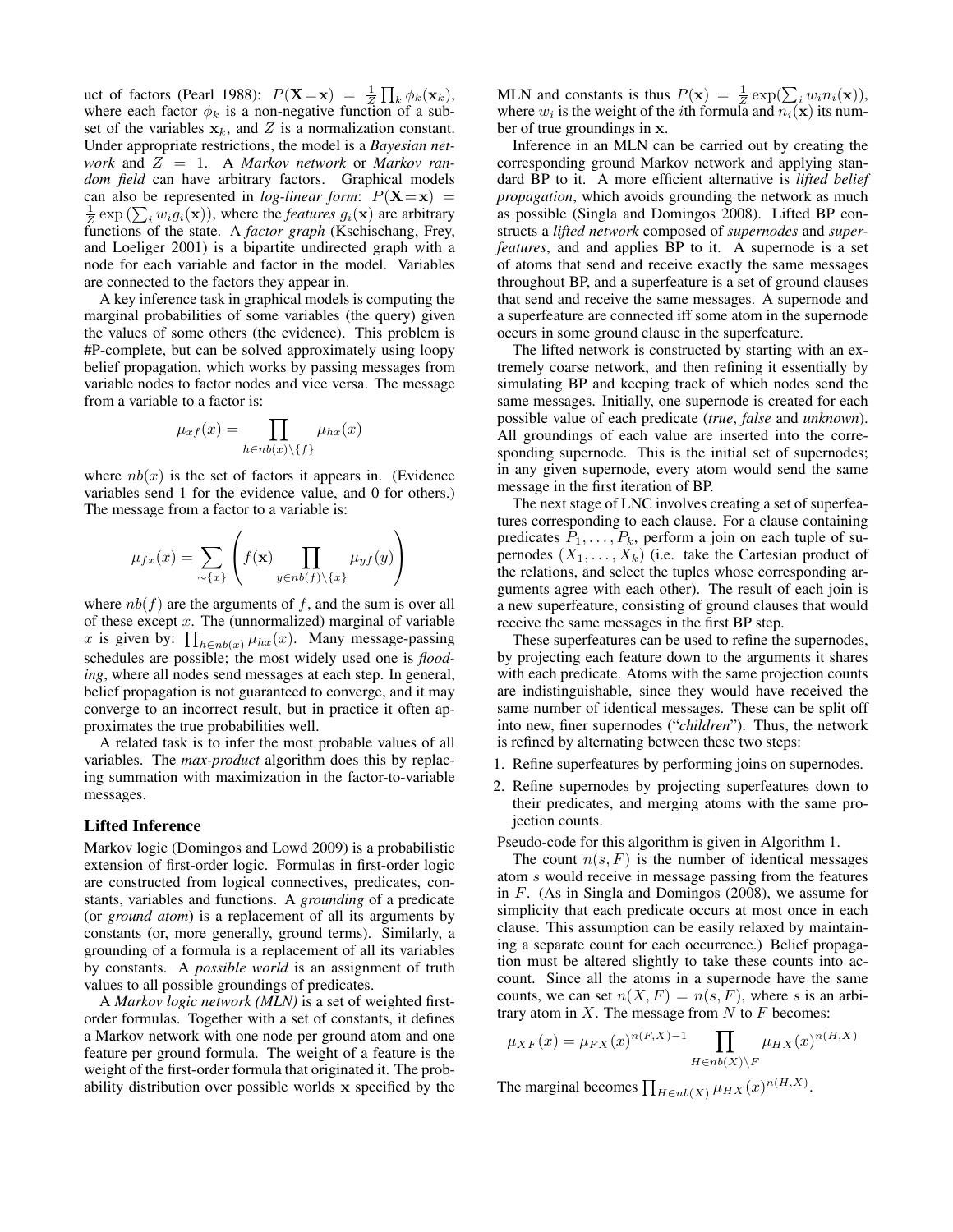Algorithm 1 LNC(MLN M, constants C, evidence E)

for all predicates  $P$  do for all truth values  $v$  do Form a supernode with all groundings of  $P$  with value  $v$ end for end for for all clauses involving predicates  $(P_1, \ldots, P_k)$  do for all tuples of supernodes  $(X_1, \ldots, X_k)$ , where  $X_i$  is a  $P_i$  supernode **do** Form a new superfeature by joining  $(X_1, \ldots, X_k)$ end for end for repeat for all supernodes  $X$  of predicate  $P$  do for all superfeatures  $F$  connected to  $X$  do for all tuples  $s$  in  $X$  do  $n(s, F) \leftarrow$  num of F's tuples that project to s end for end for Form a new supernode from each set of tuples in  $X$ with same  $n(s, F)$  counts for all F end for for all superfeatures F involving  $(P_1, \ldots, P_k)$  do for all tuples of supernodes  $(X_1, \ldots, X_k)$ , where  $X_i$  is a  $P_i$  supernode connected to F **do** Form a new superfeature by joining  $(X_1, \ldots, X_k)$ end for end for until convergence return Lifted network L, containing all current supernodes and superfeatures

#### Approximate Lifted Belief Propagation

The LNC algorithm described in the previous section is guaranteed to create the minimal lifted network (Singla and Domingos 2008). Running BP on this network is equivalent to BP on the fully propositionalized network, but potentially much faster. However, in many problems, the minimal exact lifted network is very close in size to the propositionalized network. Running LNC to convergence may also be prohibitively expensive. Both of these problems can be alleviated with approximate lifting. The simplest way to make LNC approximate is to terminate LNC after some fixed number of iterations; i.e., only refine the supernodes and superfactors  $k - 1$  times each (Singla, Nath, and Domingos 2010), thus creating k lifted networks  $L_1, \ldots, L_k$ at increasing levels of refinement. The superfeature counts  $n(X, F)$  in the last iteration are averaged over all atoms X.

Each resulting supernode contains nodes that send the same messages during the first  $k$  iterations of BP. By stopping LNC after  $k - 1$  iterations, we are in effect pretending that nodes with identical behavior up to this point will continue to behave identically. This is a reasonable approximation, since for two nodes to be placed in the same supernode, all evidence and network topology within a distance of  $k-1$ links must be identical. If the nodes would have been separated in exact LNC, this would have been the result of some difference at a distance greater than  $k - 1$ . In BP, the effects of evidence typically die down within a short distance. Therefore, two nodes with similar neighborhoods would be expected to behave similarly for the duration of BP.

The error induced by stopping early can be bounded by calculating the additional error introduced at each BP step as a result of the approximation. The bound can be calculated using a message passing algorithm similar to BP (Ihler, Fisher, and Willsky 2005). Details of the approximation bound are described in Singla, Nath, and Domingos (2010).

## Lifted Online Inference

Even with the above approximation, LNC can be expensive. This is particularly problematic in applications involving several queries on a single network, with different values for evidence variables. We refer to this setting as *online inference*. Various algorithms exist for online inference and related problems on graphical models (e.g., Acar et al. (2008), Delcher et al. (1996)), but to our knowledge, no algorithms exist for lifted online probabilistic inference.

In the online setting, it can be extremely wasteful to construct the lifted network from scratch for each new set of observations. Particularly if the changes are small, the structure of the minimal network may not change much from one set of observations to the next. To take advantage of this, we propose an algorithm called ∆LNC. ∆LNC efficiently updates an existing lifted network, given a set of changes to the values of evidence variables.

Given a set  $\Delta$  of changed atoms,  $\Delta$ LNC works by retracing the steps these nodes would have taken over the course of LNC. As the network is updated, we must also keep track of which other atoms were indirectly affected by the changes, and retrace their paths as well. At the start of ∆LNC, each changed node  $x$  is placed in the initial supernode corresponding to its new value ( $true, false, unknown$ ), and removed from its previous starting supernode. The next step is to update the superfeatures connected to the starting supernodes. The tuples containing  $x$  must be removed from the superfeatures connected to  $x$ 's original starting supernode. These tuples are then added to matching superfeatures connected to the newly assigned supernode, creating a new superfeature if no match is found.

At the next step, we must also consider the nodes that would have received messages from the factors that changed in the first iteration of BP. These nodes are added to  $\Delta$ . Now, for each node  $x \in \Delta$ , we start by removing it from its level two supernode, and then locate a new supernode to insert it into. This is done by calculating the number of tuple projections to  $x$  from each of the superfeatures connected to its level one supernode. If the projection counts match any of the children of  $x$ 's initial supernode,  $x$  is added to that child. If not, a new child supernode is created for  $x$ .

∆LNC thus closely mirrors standard LNC, alternately refining the supernodes and the superfeatures. The only difference is that the finer supernodes and superfeatures do not need to be constructed from scratch; only the changed tuples need to be moved. Let  $sn_k(x)$  be the supernode containing node x at level k. Pseudocode for  $\triangle$ LNC is given in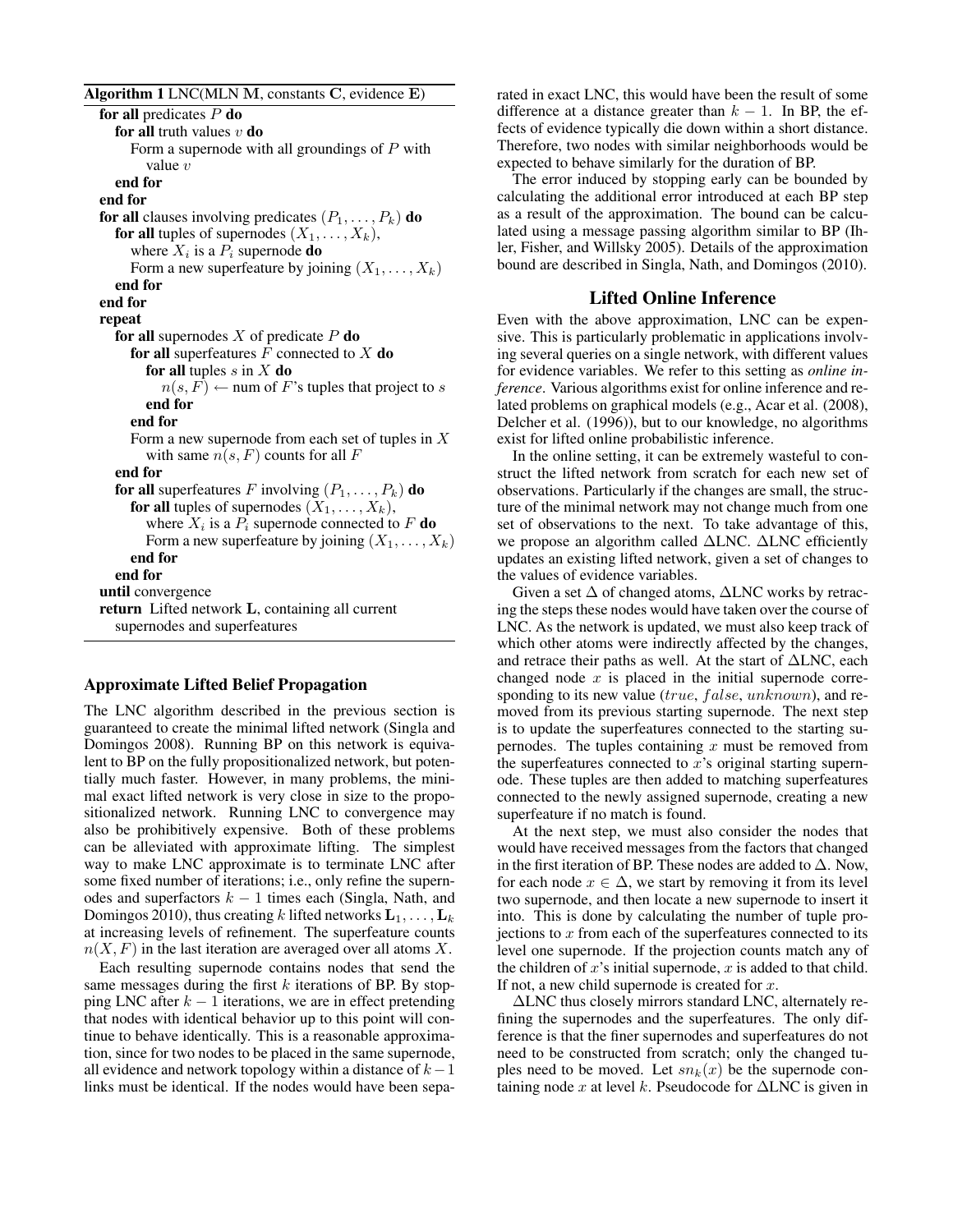Algorithm 2  $\triangle$ LNC(changed nodes  $\triangle$ , lifted networks  $(\mathbf{L}_1, \ldots, \mathbf{L}_k))$ for all nodes  $x \in \Delta$  do Remove tuples containing x from  $sn_1(x)$  and superfeatures connected to it Move x to  $X_{new} \in L_1$  of appropriate value v for all features t containing  $x$  do if there exists superfeature F connected to  $X_{new}$ from the same clause as  $t$ , such that each atom in  $t$  is in a supernode connected to  $F$  then Insert  $t$  into  $F$ else Create new superfeature  $F$ , and insert  $t$ end if end for end for for all  $2 \leq i \leq k$  do Insert  $\bigcup_{x \in \Delta} nb(nb(x))$  into  $\Delta$ for all nodes  $x \in \Delta$  do Remove tuples containing  $x$  from superfeatures connected to  $sn_i(x)$ if  $sn_{i-1}(x)$  has child X in  $L_i$  with projection counts  $n(X, F) = n(x, F)$  for all  $F \in nb(X)$  then Move x from the previous  $sn_i(x)$  to X else Move x to a newly created child of  $sn_{i-1}(x)$ end if for all features t containing  $x$  do if there exists superfeature  $F$  connected to the new  $sn<sub>i</sub>(x)$  from the same clause as t, such that each atom in  $t$  is in a supernode connected to  $F$  then Insert  $t$  into  $F$ else Create new superfeature  $F$ , and insert  $t$ end if end for end for end for **return** updated  $(L_1, \ldots, L_k)$ 

Algorithm 2. (Like Algorithm 1, this pseudocode assumes for clarity that each predicate occurs at most once in each clause.) See Figure 1 for an example.

Note that the lifted network produced by running  $k$  iterations of ∆LNC is identical to that produced by running standard LNC. The error bounds from Singla, Nath, and Domingos (2010) apply to approximate ∆LNC as well. ∆LNC can also be run to convergence to update an exact lifted network.

## Experiments

We evaluated the performance of ∆LNC on two problems: video segmentation and viral marketing. The experiments were run on 2.33 GHz processors with 2 GB of RAM.

#### Video Segmentation

BP is commonly used to solve a variety of vision problems on still images, but it can be very expensive to run BP on

Table 1: Results of video stream experiments.

| <b>Shuttle takeoff</b>           | ВP        | $LBP-4$ |  |
|----------------------------------|-----------|---------|--|
| Initial number of nodes          | 76800     | 2992    |  |
| Initial number of factors        | 306080    | 13564   |  |
| Initial LNC time (s)             |           | 200.46  |  |
| Average $\triangle$ LNC time (s) |           | 6.95    |  |
| Average BP time (s)              | 394.46    | 30.91   |  |
| Total time (s)                   | 3900.92   | 558.3   |  |
| <b>Cricket</b>                   | <b>BP</b> | $LBP-4$ |  |
| Initial number of nodes          | 76800     | 4520    |  |
| Initial number of factors        | 306080    | 19965   |  |
| Initial LNC time (s)             |           | 870.69  |  |
| Average $\Delta LNC$ time (s)    |           | 18.29   |  |
| Average BP time (s)              | 398.55    | 78.99   |  |
| Total time (s)                   | 3976.40   | 1619.07 |  |

videos (e.g., Wang and Cohen (2005)). ∆LNC can be used to make BP on videos much more scalable. We illustrate this by running ∆LNC on a simple binary video segmentation problem. Starting from a complete segmentation of the first frame into background and foreground, we wish to segment the remaining frames. For each frame, pixels whose colors change by less than some threshold keep their segmentation labels from the previous frame as biases for their new labels. We then infer new segmentation labels for all pixels.

The model is defined by an MLN with predicates KnownLabel(x, 1), where  $1 \in \{\text{Background},\}$ Foreground, Unknown  $\}$ ; PredictedLabel $(x, 1)$ ; Color-Difference $(x, y, d)$ . The formulas are:

KnownLabel $(x, 1)$  => PredictedLabel $(x, 1)$  (1)  $ColorDifference(x, y, d)$  $\Rightarrow$  (PredictedLabel(y, 1) (2)

 $\langle \text{=}> \text{PredictedLabel}(x,1) \rangle$ 

We also introduced deterministic constraints that KnownLabel $(x, 1)$  and PredictedLabel $(x, 1)$  can only be  $true$  for a single 1, and PredictedLabel $(x, Unknown)$ must be false. In our experiments, ColorDifference was calculated as the RGB Euclidean distance, and discretized into six levels. KnownLabel(x, Unknown) was set to  $true$  if the difference from one frame to the next was over 30.0. The weight of Formula 1 was 1.0, and the weight of Formula 2 varied inversely with  $d$ , up to 2.0 for the smallest difference level.

We ran  $\triangle$ LNC with four refinement levels (LBP-4), and compared it to ground belief propagation (BP). 1000 steps of max-product BP were performed, to infer the globally most probable labels. We predicted labels for 10 frames of two videos: a space shuttle takeoff (NASA 2010), and a cricket demonstration (Fox 2010). The first frames were segmented by hand. The results are in Table 1. Figure 2 shows the segmentations produced in the last frames. In both experiments, ∆LNC provided dramatic speedups over full ground BP, and produced a similar (but not identical) segmentation. On average, ∆LNC was about 28X faster than the initial LNC on the shuttle video, and 48X faster on the cricket video.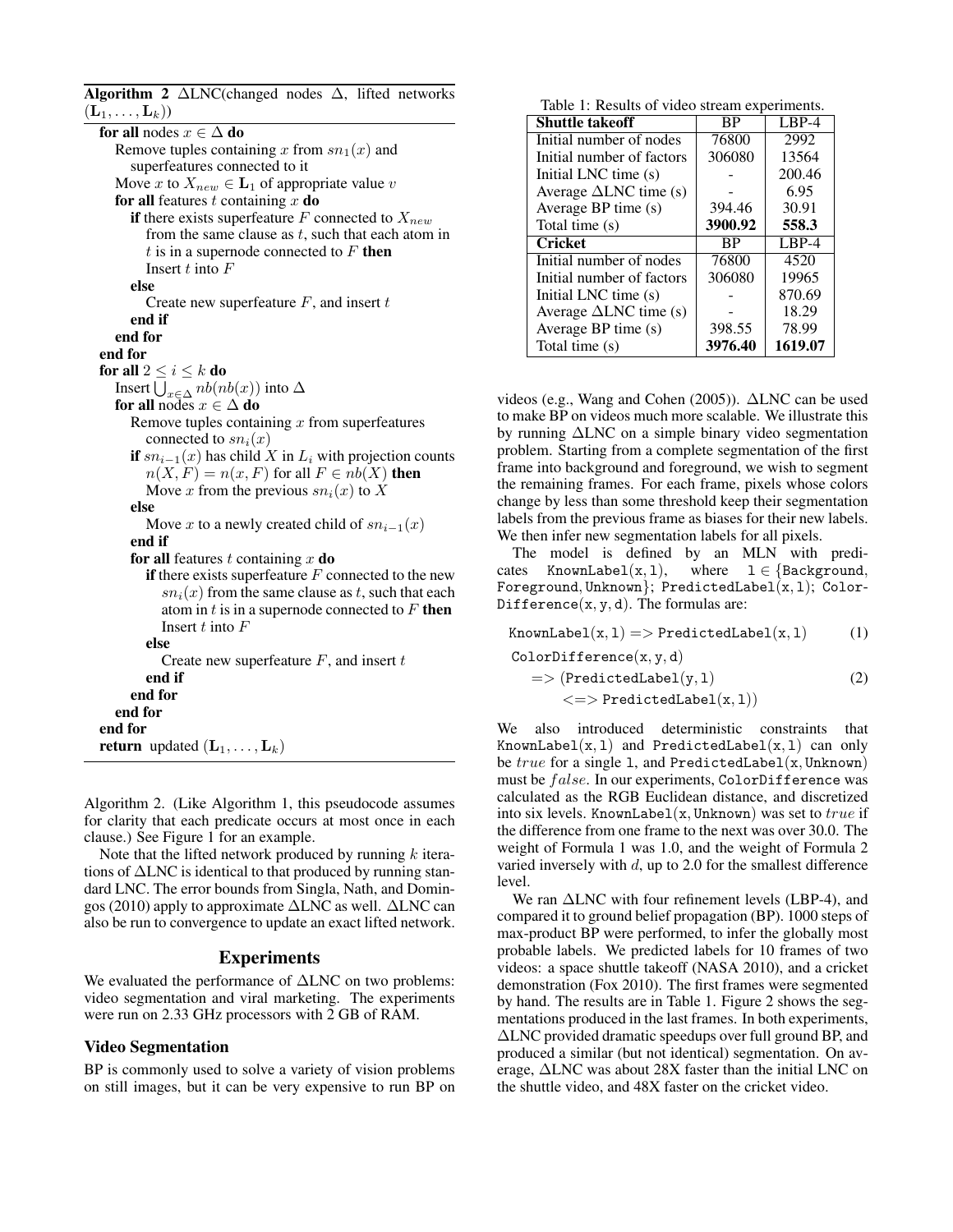

Figure 1: The first iteration of  $\Delta LNC$  on an MLN with binary predicates  $S(x)$  and  $F(x)$ , and formula  $F(x, y) \implies (S(x) \leq y)$  $S(y)$ ). Trivially false superfeatures are omitted. In the above example, all  $S(x)$  atoms are unknown, and two  $F(x, y)$  atoms are changing from *false* to *true*.



Figure 2: Output labelings for the final frames of both videos.

## Viral Marketing

Viral marketing is based on the premise that members of a social network influence each other's purchasing decisions. The goal is then to select the best set of people to market to, such that the overall profit is maximized by propagation of influence through the network. Originally formalized by Domingos and Richardson (2001), this problem has since received much attention, including both empirical and theoretical results.

A standard dataset in this area is the Epinions "web of trust" (Richardson and Domingos 2002). Epinions.com is a knowledge-sharing website that allows users to post and read reviews of products. The web of trust is formed by allowing users to maintain a list of peers whose opinions they trust. We used this network, containing 75,888 users and over 500,000 directed edges, in our experiments. With over 75,000 action nodes, this is a very large decision problem, and no general-purpose utility maximization algorithms have previously been applied to it (only domainspecific implementations).

We modeled this problem as a Markov logic decision network (MLDN; Nath and Domingos (2009)) using the state predicates Buys(x) and Trusts( $x_1, x_2$ ), and the action predicate  ${\tt MarketTo}(x)$ . The utility function is represented by the unit clause  $Buys(x)$  (with positive utility, representing profits from sales) and  $\text{MarketTo}(x)$  (with negative utility, representing the cost of marketing). The topology of the social network is specified by an evidence database of Trusts( $x_1, x_2$ ) atoms. The core of the model consists of

two formulas:

$$
Buys(x_1) \wedge Trusts(x_2, x_1) \Rightarrow Buys(x_2) \qquad (1)
$$

$$
MarketTo(x) \Rightarrow Buys(x) \qquad (2)
$$

The model also includes the unit clause  $Buys(x)$  with a negative weight, representing the fact that most users do not buy most products. The weight of Formula 1 represents how strongly  $x_1$  influences  $x_2$ , and the weight of Formula 2 represents how strongly users are influenced by marketing.

Maximizing utility in an MLDN involves finding an assignment of values to groundings of the action predicates (in this case, MarketTo $(x)$ ) that maximizes the expected utility, which is given by:  $E[U(\mathbf{x}|\mathbf{a}, \mathbf{e})] =$  $\sum_i u_i \sum_{x \in G_i} P(x|\mathbf{a}, \mathbf{e})$ . Here,  $u_i$  is the utility of formula i,  $G_i$  is the set of its groundings, and  $P(x|\mathbf{a}, \mathbf{e})$  is the marginal probability of grounding  $x$ . Finding the optimal choice of actions is an intractable problem, since the search space is very large. We used a greedy search strategy, changing the value of one action at a time and recalculating the marginals using belief propagation. If the change does not prove to be beneficial, it is reversed.

On a lifted network, greedy search involves finding the optimal number of atoms to flip within each MarketTo $(x)$ supernode. In an exact lifted network, all atoms within each supernode would be identical, and the choice of which specific atoms we flip is not relevant. This is not precisely true for approximate lifted networks, but it is a useful approximation to make, since it reduces the number of flips that need to be considered. To find the greedy optimum within